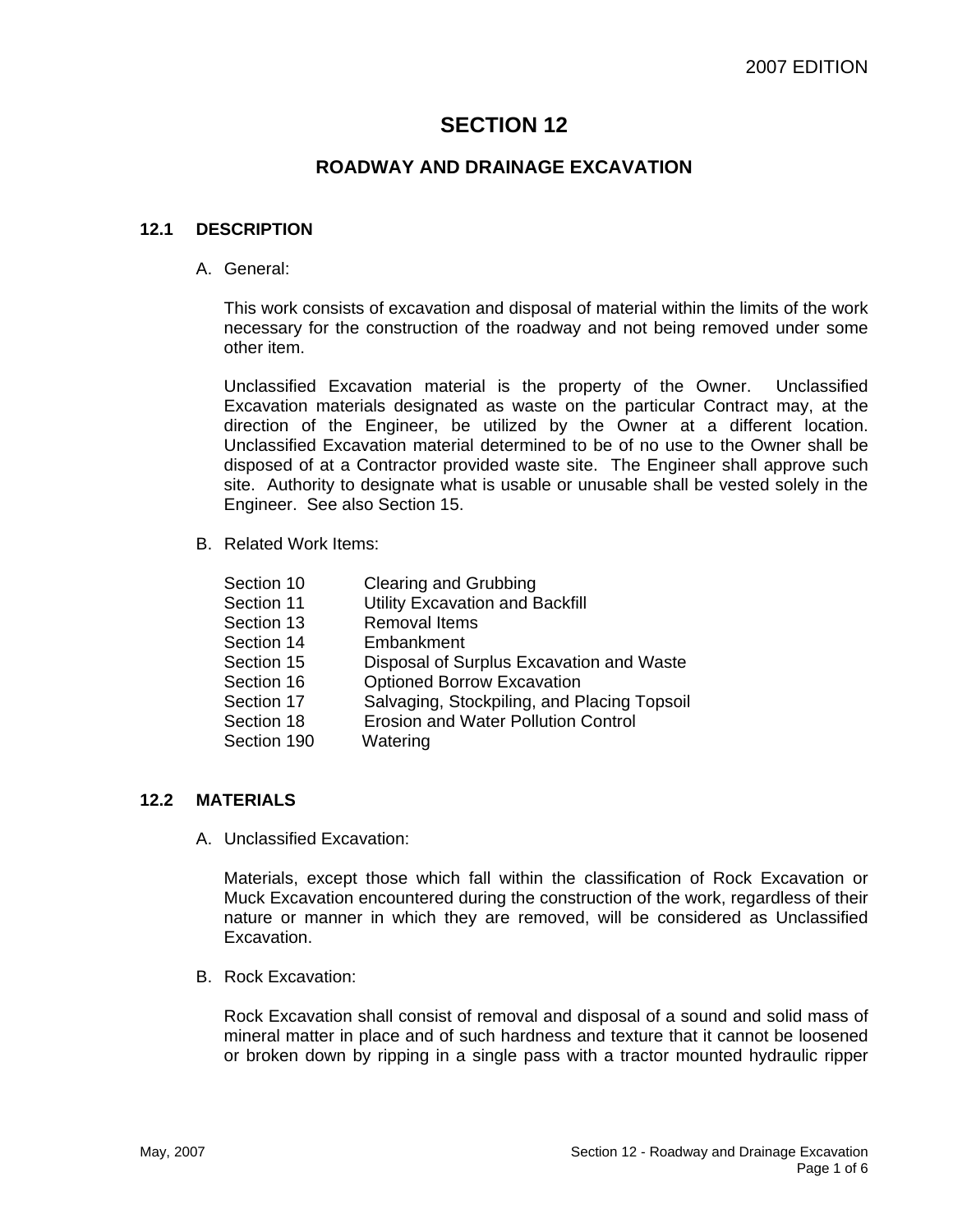equipped with one digging point of standard manufacturer's design adequately sized and used with a crawler-type tractor rated between 370 and 460 net fly wheel horsepower, operating in low gear, with sufficient downward force on the ripper.

The Contractor shall keep accurate daily records of the quantity of rock removed so that a comparison can be made with the City's records.

The Contractor shall furnish, at no extra cost, an approved backfill material to fill the void left by rock excavation. He shall also provide, at no extra cost, a modified proctor (AASHTO T-180) moisture-density relationship curve for the furnished backfill.

C. Muck Excavation:

Muck excavation consists of the removal and disposal of saturated organic mixtures of soils and organic matter, which requires additional work or equipment not normally required for unclassified excavation.

D. Unclassified Excavation-Digouts:

This excavation consists of the removal and disposal of unstable material below an existing surface on which surfacing material is to be placed. When granular material is used for backfill, the excavated area shall extend to a daylight point or points such that lateral drainage is provided. The exposed undercut surface shall be satisfactorily compacted prior to backfilling. Unless otherwise permitted by the Engineer, existing surface gravel shall be salvaged before and replaced after the unsatisfactory material has been removed.

E. Water:

Water for compaction shall be furnished by the Contractor and shall be free from injurious matter. See also Section 190.

### **12.3 CONSTRUCTION REQUIREMENTS**

A. Classification of Excavation:

Roadway and drainage excavation will be designated as Unclassified Excavation, Rock Excavation, Muck Excavation, or Unclassified Excavation-Digouts. Authority to identify and define the physical characteristics, which determine classification, shall be vested solely in the Engineer.

B. General:

Prior to beginning excavation, grading, and embankment operations in any area, all necessary clearing and grubbing in that area shall have been performed in accordance with Section 10.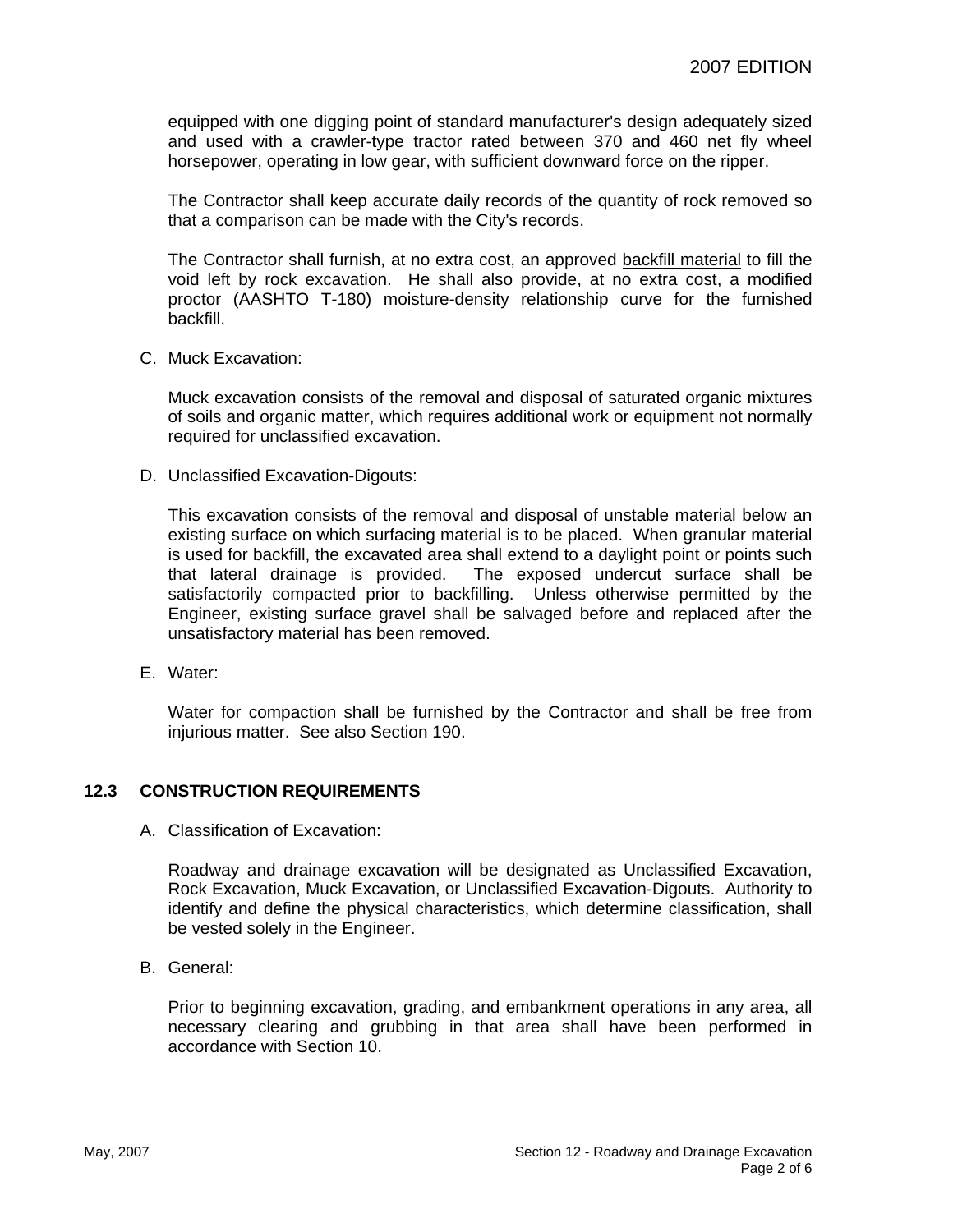The excavation and embankments for the roadway, intersections, and entrances shall be finished to smooth and uniform surfaces. Excavation operations shall be conducted so that material outside of the limits of slopes will not be disturbed.

Embankment construction shall be performed in accordance with Section 14.

Borrow material shall not be placed until after all usable excavated project material has been placed. Materials shall not be wasted without written permission of the Engineer. If the Contractor places more borrow than is required and causes a waste of excavation, the amount of waste shall be deducted from the volume as measured in the borrow area.

Where excavation to the finished graded section results in a subgrade or slopes of unsuitable soil, the Contractor shall remove the unsuitable materials and backfill to the finished graded section with approved material. Unsuitable material shall be disposed of as directed. The Contractor shall conduct operations in such a way that the Engineer can take the necessary cross-sectional measurements before the backfill is placed.

C. Salvage of Topsoil:

Topsoil that is to be used in topping the back slopes and other newly graded areas shall be removed from designated areas in accordance with Section 17. Topsoil that is not designated to be used as topping shall be salvaged to the location designated by the Engineer, or placed in the embankment in accordance with section 14.3.C.

D. Undercutting, Undercut Excavation and Material Selection:

When specified, select materials shall be utilized to improve the roadbed. The work shall be performed in such manner that suitable materials may be selected, removed separately, and deposited in the roadbed within the limits required.

On specified density projects, the Contractor shall undercut to the limits shown on the plans. Scarifying of the exposed surface will not be required. Undercutting excavation may include unclassified, rock or muck excavation as described on the plans.

Where shown on the plans, selected materials shall be utilized to improve the roadbed. The work shall be performed in such manner and sequence that suitable materials may be selected, removed separately, and deposited in the roadbed within the limits and elevations required.

On ordinary compaction projects, the Contractor shall, in order to obtain uniform compaction, do the following:

In cut sections, scarify or uniformly loosen with a disc or multi-toothed hydraulic ripper for the width of the subgrade, to a depth six (6) inches below the subgrade and re-compact to the required density. In shallow embankment sections (fills less than one and one-half (1 1/2) feet, not including subbase gravel), scarify for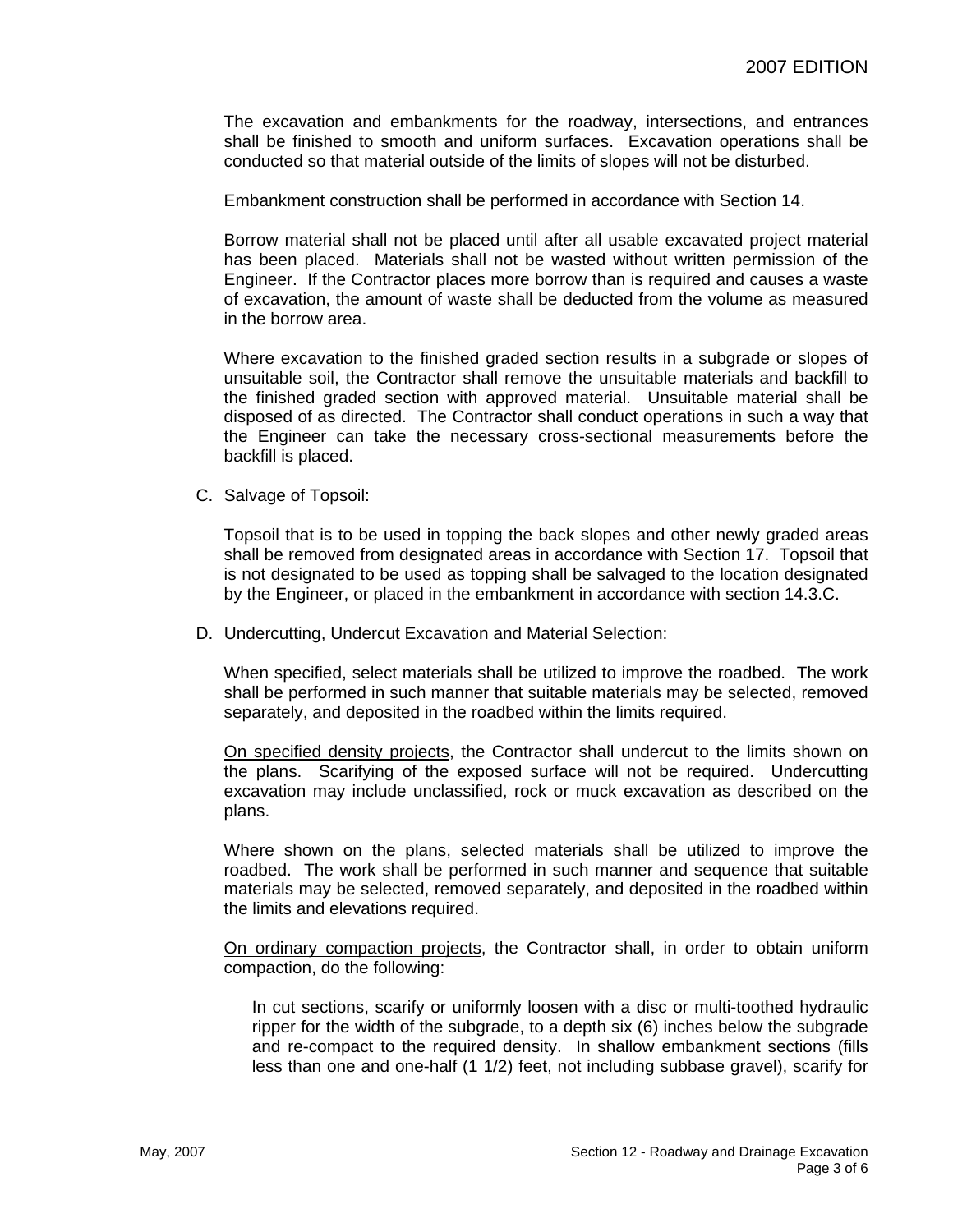the width of the subgrade six (6) inches below the existing ground surface. Sod existing in the top six (6) inches of subgrade shall be removed and replaced with satisfactory material.

E. Dirt/Dust Control

All activities associated with this contract shall conform to Rapid City Municipal Ordinance Chapters 8.34 through 8.44 and/or Pennington County Ordinance No. 12. The Contractor shall make every reasonable effort to minimize fugitive dirt or dust from construction activities. The Engineer may require the Contractor to water or take other actions necessary to prevent blowing dirt and/or dust and other nuisance conditions.

## **12.4 METHOD OF MEASUREMENT**

When stipulated in the contract, the quantities of excavation for which payment will be made will be those shown in the contract (ie: plans quantity basis), provided the project is constructed to the lines and grades shown on the plans.

When no provisions are stipulated in the contract for payment of excavation as a plans quantity, final settlement may be made on a plans quantity basis, provided a written agreement between the Contractor and the City is executed prior to final measurement.

When payment is to be made on a plans quantity basis, whether provided in the contract or by written agreement, measurements will not be made except those necessary to determine that the work has been performed in conformance with the plans and to measure changes in plans or borrow pits which increase or decrease quantities of excavation.

When payment is to be made on a basis other than plans quantity, accepted quantities of various types of excavation will be measured in their original and excavated position by cross sectioning. Quantities of excavation, which conform to the staked lines and grades, may be computed using the original cross-sections and the staked section. Quantities of excavation that do not conform to the original plans lines and grades due to: changes in plans and grades, as directed by the Engineer; or over-breakage or slides not attributable to carelessness of the Contractor, will be measured separately and added to the area of the excavation.

The plan-shown quantity of undercutting excavation as described in Section 12.3D, first paragraph, with deductions made for portions not accomplished and with additions for portions not shown on the plans and ordered by the Engineer, will be measured separately for each class of excavation involved.

Measurement of excavation will include unsuitable material excavated and removed to obtain proper compaction in cut sections and in foundations for fill sections. Suitable material temporarily removed and replaced to facilitate compaction, except that removed for undercutting as required in Section 12.3D, first paragraph, will not be measured for payment.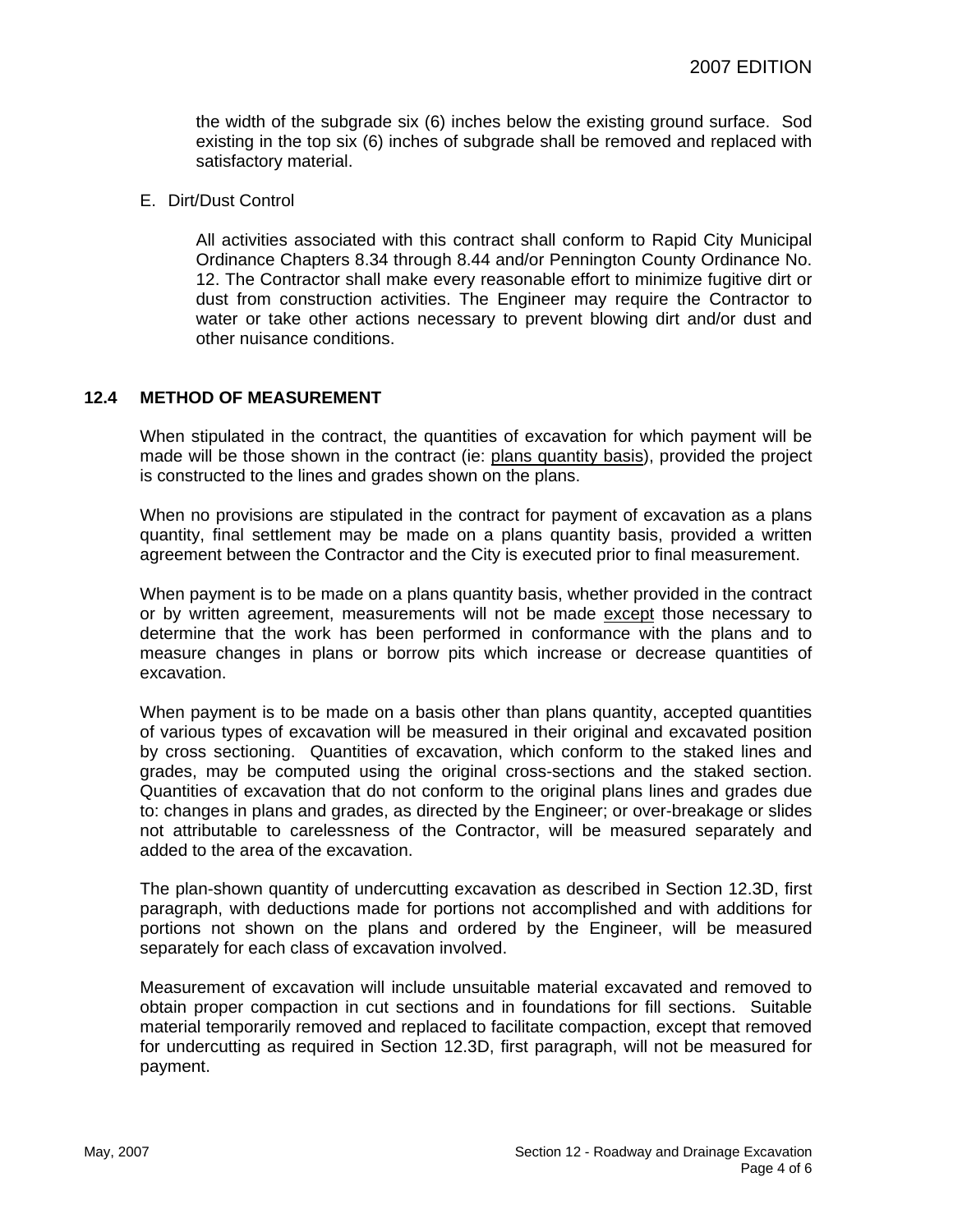Such affected areas will be measured, differences in quantities computed, and deductions or additions made as determined by the Engineer. Volume will be computed in cubic yards by the average end area method.

Where it is impractical to measure material by the cross-section method, acceptable methods involving three-dimensional measurements or measurement in the hauling vehicle may be used.

Unclassified Excavation to be performed in connection with box culvert construction will be limited to that within the right-of-way limits unless otherwise set forth in the plans. The measured quantity for this Unclassified Excavation will be the plan shown quantity.

### **12.5 BASIS OF PAYMENT**

A. General:

Plans quantity will be the basis of payment unless otherwise shown. Completed and accepted work will be paid for at the contract unit price per cubic yard calculated to the nearest even cubic yard completed for the class of excavation involved.

Such payment will be full compensation for excavation, construction, and compaction of cuts and embankments, shaping of slopes, finishing of surface, disposal of surplus materials, preparation and completion of subgrade, shoulders, and roadway, and maintenance as specified herein. Such payment will also include the furnishing of equipment, tools, labor, supplies, and incidentals necessary to complete work included under Excavation.

Scarifying, shaping, and re-compacting, as required under Section 12.3.D, third paragraph, shall be absorbed and included in the unit price for excavation. Separate payment for this work will not be made.

B. Unclassified Excavation:

All excavation will be paid for at the contract unit price for Unclassified Excavation unless contract items provide for other classes of excavation.

When no bid item or other mention of Rock Excavation is shown on the plans and rock is encountered, such rock excavation as defined in Section 12.2.B will be paid for at a negotiated price. Notification shall be given to the Engineer far enough in advance to enable him to ascertain the extent and nature of the rock formation before removal of such rock is begun. Payment as rock excavation will not be made unless such notification is given.

When a mention of rock excavation is shown on the plans, and no item is provided, payment for such excavation will be made at the contract price for Unclassified Excavation, regardless of whether or not rock excavation is encountered at locations